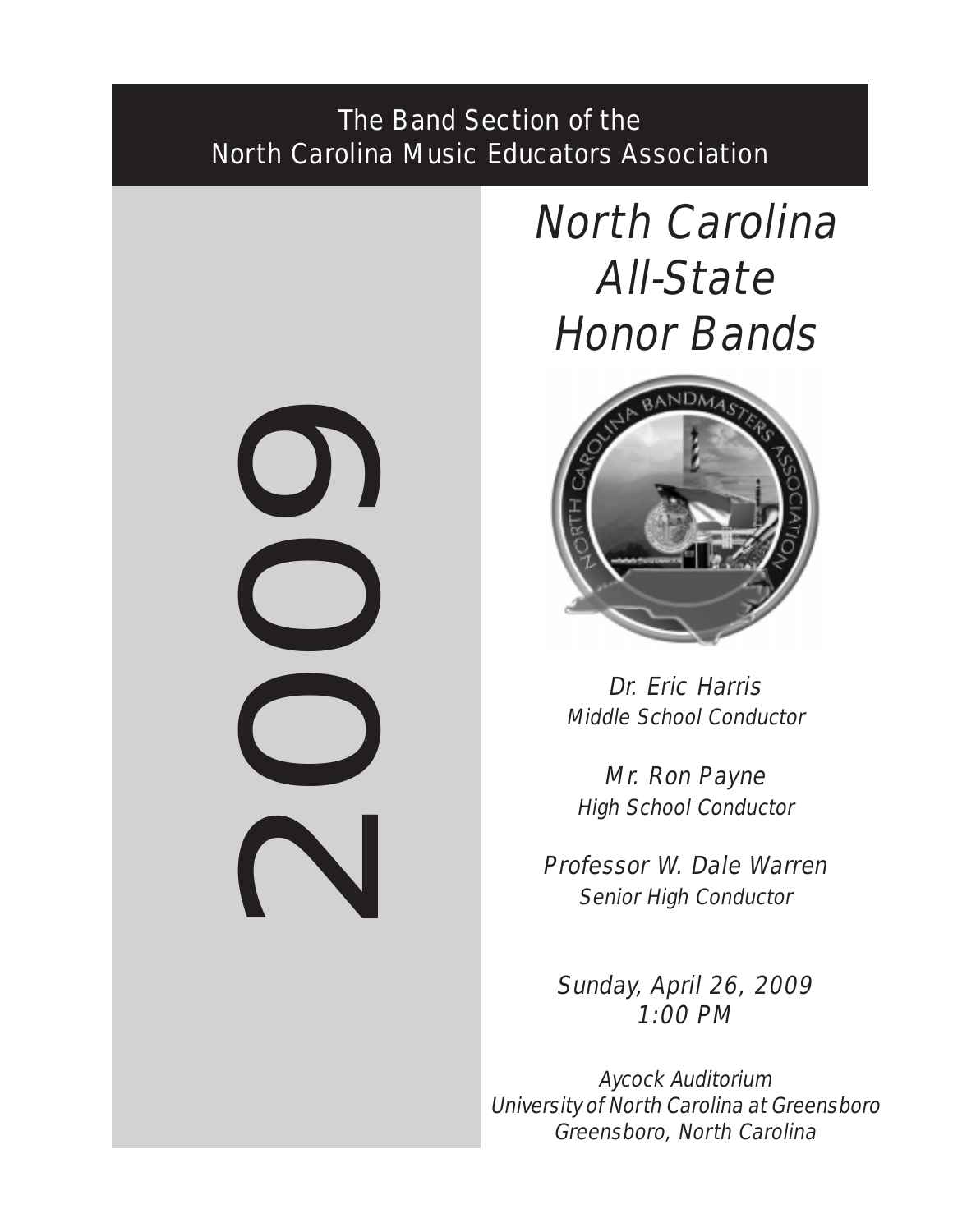# MIDDLE SCHOOL PROGRAM

To be selected from the following:

| Overture on an Early American Folk HymnClaude T. Smith |  |
|--------------------------------------------------------|--|
|                                                        |  |
|                                                        |  |
|                                                        |  |
|                                                        |  |
|                                                        |  |
|                                                        |  |
|                                                        |  |

# Dr. Eric L. Harris - Middle School Conductor

Eric L. Harris is the Associate Director of Bands at Tennessee Tech University in Cookeville. Prior to his appointment at TTU, he taught for twelve years in the public schools of Charlotte, North Carolina. During this time, his middle and high school bands earned numerous Superior ratings in concert and marching events across the state. In 1997, Dr. Harris was honored as one of twelve Time-Warner Star Teachers selected from over 6000 instructional staff in the Charlotte-Mecklenburg School System. Dr. Harris holds the B.M.E. degree from Winthrop University in Rock Hill, South Carolina, where he studied with Dr. William F. Malambri. He also holds the M.M.E. and D.M.A. degrees from the University of Southern Mississippi (in Hattiesburg) where he studied with Dr. Thomas V. Fraschillo.

Dr. Harris is an elected member of the American School Band Director's Association and has enjoyed teaching, conducting, and judging invitations in North Carolina, South Carolina, Virginia, Tennessee, Kentucky, and Mississippi. Other professional affiliations include CBDNA, the National Band Association, and honorary membership in Kappa Kappa Psi.

He is the author of Fundamentals of Music Theory for the Windband Student – a three-volume music theory workbook series published by NorthLand Music Publishers. Most recently he served as a contributing author for Teaching Music Through Performance in Beginning Band, Volume Two.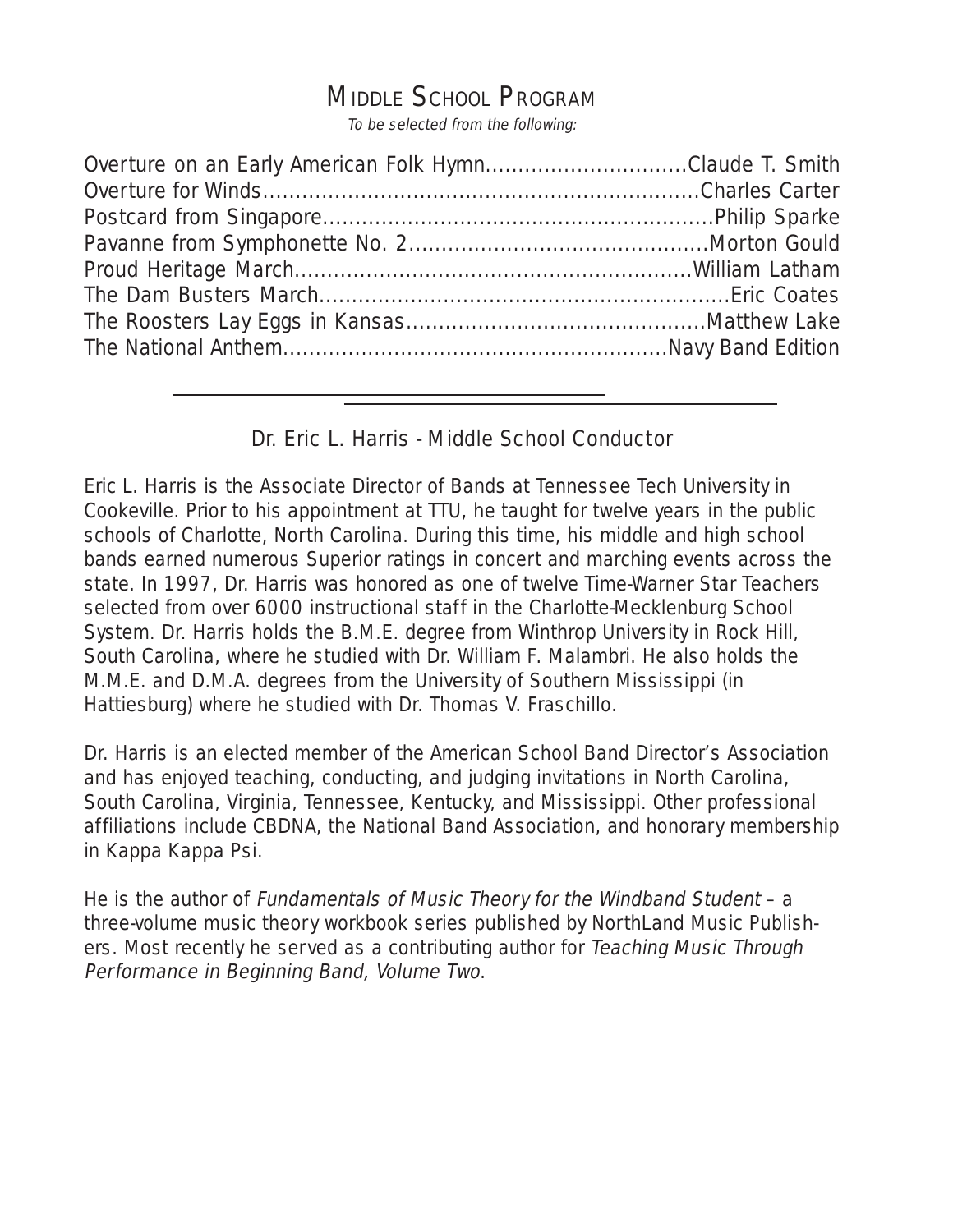# Middle School Band

### Flute

Zach Warren, Hickory Grove Baptist Ashley Russell, Cane Creek Kristie Kusibab, Wake Forest-Rolesville Anita Patel, Hanes Erina Fujino, Kernodle Autumn Taylor, Newport Katlyn Harris, Fayetteville Academy Mary Charlotte Stalvey, A. C. Reynolds Zack Osinski, Max Abbott Jessica Rousey, South Charlotte

## Oboe

Regina Wung, West Cary Colby Hathaway, Marvin Ridge

#### Bassoon

Austin Radosta, Franklin Academy Hiroto Yamamoto, Community House

# Clarinet

Sam Frenduto, CW Stanford Samuel Sparrow, North Raleigh Christian Rae-Ling Lee, Meadowlark Rachel Norris, Franklin Academy Julia Shen, West Cary Albert Hong, Community House Stephanie Austin, Ligon Kevin Wang, South Charlotte Mikaela Palma, Northview Olivia Jones, Sun Valley Allison Flowers, Roland-Grise Alex Yang, Smith Grace Oh, Community House Blake Wall, North Johnston Alex Whitehead, Red Oak Andrew Barbour, Hudson Gabe deBeus, Cane Creek Morgan Brown, Hanes Colleen Davis, Mac Williams Jinye Liu, Meadowlark

# Alto Clarinet

Jessica Riker, The Academy at Lincoln Nickolas Nelson, First Flight

# Bass Clarinet

Andrew O'Donnell, Albritton Jr. HS Lucas Oakley, Durant Road Michael Richards, Heritage Nora Ackerson, Lakeshore

#### Contra-Bass Clarinet

Saif Hassan, Salem

### Alto Saxophone

Joshua Beerel, Lighthouse Christian Jamie Staton, Albritton Jr. HS Nathan Cho, Guy B. Phillips Claire Setser, Quail Hollow

### Tenor Saxophone

Michaela Hinks, Salem India McWhorter, East Alexander

# Baritone Saxophone

Michael Fourre, Marvin Ridge

# Trumpet

Lauren Chisdock, Cane Creek Jeremy Sexton, Hanes Eric Jiang, McDougle Greg Jenner, Ligon Tomas Nazer. Northwest Cabarrus Jordan Detz, Murray Devrim Goktan, Salem Brooke Kinsey, Community House Michael Lyons, Cane Creek Dean Oaks, Max Abbott Ben Cotter, Marvin Ridge Jared Tippens, Davis Drive Andrew Zuehlke, Charlotte Latin Joshua Freeman, Red Oak

# F Horn

Addison Cook, Cane Creek Morgan Brazeau, Cane Creek Zoe Manolas, First Flight Matthew McHenry, West Lake Dylan Gooch, McGee's Crossroads Paul Thomas Kenney, Fuquay-Varina Elizabeth Sparrow, N. Buncombe Anthony Peid, Hudson

#### **Trombone**

Morgan Bailey, Marvin Ridge Jasmine McMillan, Brevard Nathan Tilley, CW Stanford Trenten Dumas, Roland-Grise Connor Barnette, South Charlotte Sam Withers, Asheville Matthew Litzsinger, Martin Jessica Griggs, Clayton Tyler Rumple, Salem

# Euphonium

Rick Ralston-Asumendi, The Academy at LincolnNick Larsen, Holy Trinity Catholic Kelley Wheeler, West Millbrook Middle Ethan Dinwiddie, Waynesville

# Tuba

Jessie Garcia, Mac Williams Philip Bozarth, Smith Edward Burgard, McDougle Jeffrey Russell, South Davidson Max Drach, Cape Fear Academy Anthony Sgro, Weddington

# String Bass

Stephen Frein, Wakefield

# **Percussion**

Hunter Langhans, West Craven Soloman Starling, Mac Williams Garrett Mills, North Lincoln Sterling Jones, Piedmont Open IB

# Mallet

Alex Kim, Charlotte Country Day Natasha Athey, Swansboro

# Timpani

James Langrall, A. C. Reynolds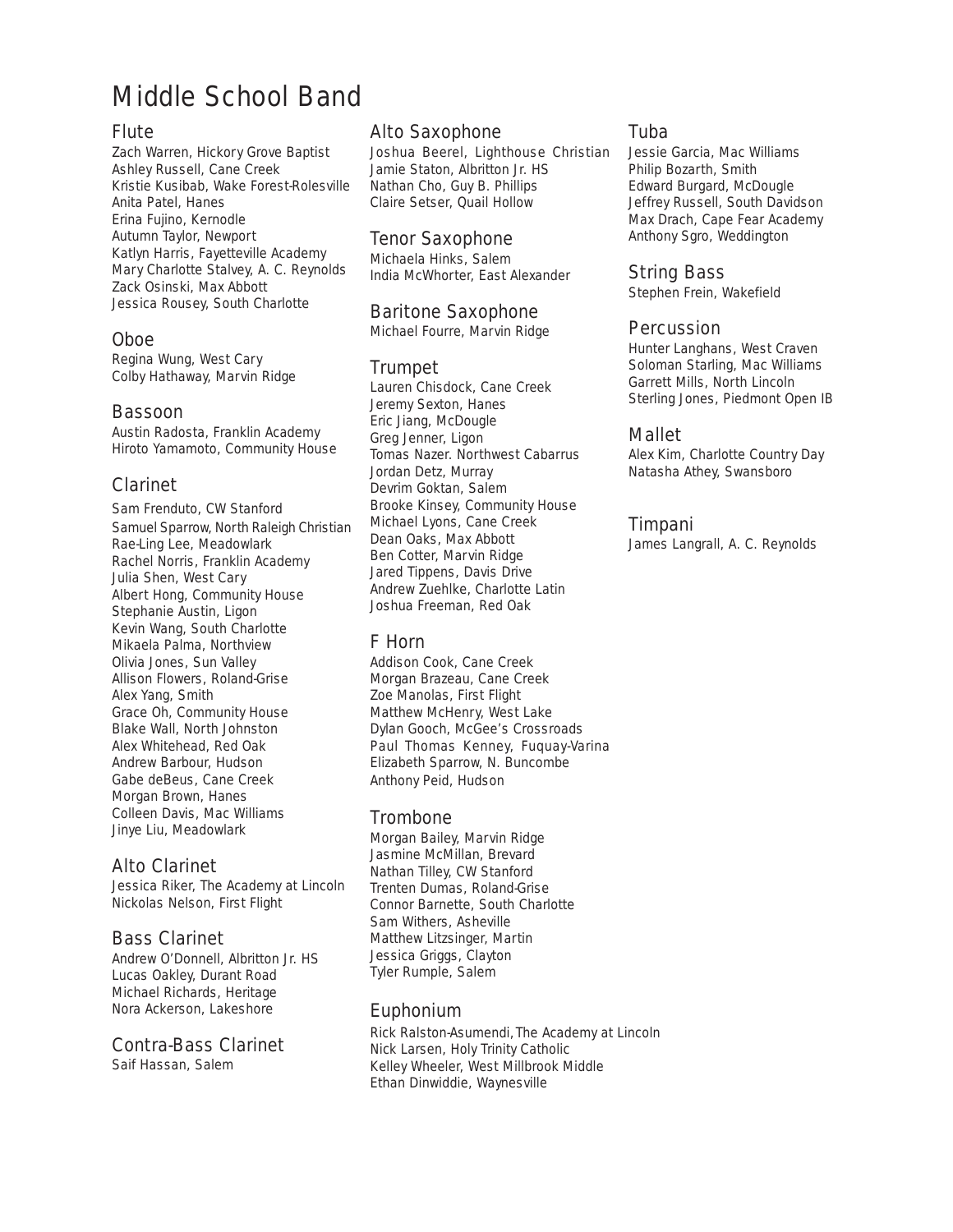# HIGH SCHOOL PROGRAM

To be selected from the following:

| The School Musician MarchWilliam Beebe and Christopher Paul |  |
|-------------------------------------------------------------|--|
| Celebration (On a Theme by Saint-Saens)James Curnow         |  |
|                                                             |  |

# Ronald D. Payne - High School Conductor

Ronald D. Payne received his initial music training in the Kings Mountain School System from Joe Hedden and Donald Deal. He received both his M.M.E. and B.M.E. degrees (cum laude) from East Carolina University where he studied euphonium with George Broussard and David Lewis and conducting with Robert Hause. In July of 2006 he retired with thirtyone years of credited service in the North Carolina Public Schools, most recently from Providence High School where he served as Director of Bands and Fine Arts Department Chair. Bands throughout his career have been consistent grade VI "Superior" bands. Under his baton, bands in 1987 and 2003 from two different high schools were selected as featured performers at the North Carolina Music Educators Association In-Service Conference. He was conferred the status of both Nationally Registered and Nationally Certified Music Educator by the Music Educators National Conference in September of 1991. Mr. Payne is active as a clinician, adjudicator and performer in the southeast and is a Past-President of the North Carolina Bandmasters Association. He has served many years and in numerous capacities on the Board of Directors of the North Carolina Music Educators Association, most recently for a two year term as a Member-At-Large. Peers have honored him by electing him as the State Chairman of the American School Band Director's Association and colleagues in NCBA awarded him the prestigious "Award of Excellence" for outstanding achievements and contributions to public school bands in 1993. Students have nominated him to Who's Who Among Teacher's consistently since its inception in 1990. In June of 2006, he received the prestigious "Citation of Excellence" from the National Band Association and in May of 2007 he was presented one of nineteen Star Teacher Awards for the Charlotte-Mecklenburg School System. He considers his selection by his peers to serve as this year's High School All-State Honors Band clinician to be the highlight of his career. In August of 2007, Mr. Payne received the appointment and is currently serving as Director of Upper School Bands at Charlotte Latin School in Charlotte, North Carolina and in December, 2007 he was named Latin's Music Department Chair. His professional memberships include: A.S.B.D.A., M.E.N.C., N.C.M.E.A., Phi Kappa Phi, Phi Kappa Lambda, and Phi Mu Alpha. He lives with his wife Gail in Matthews, NC.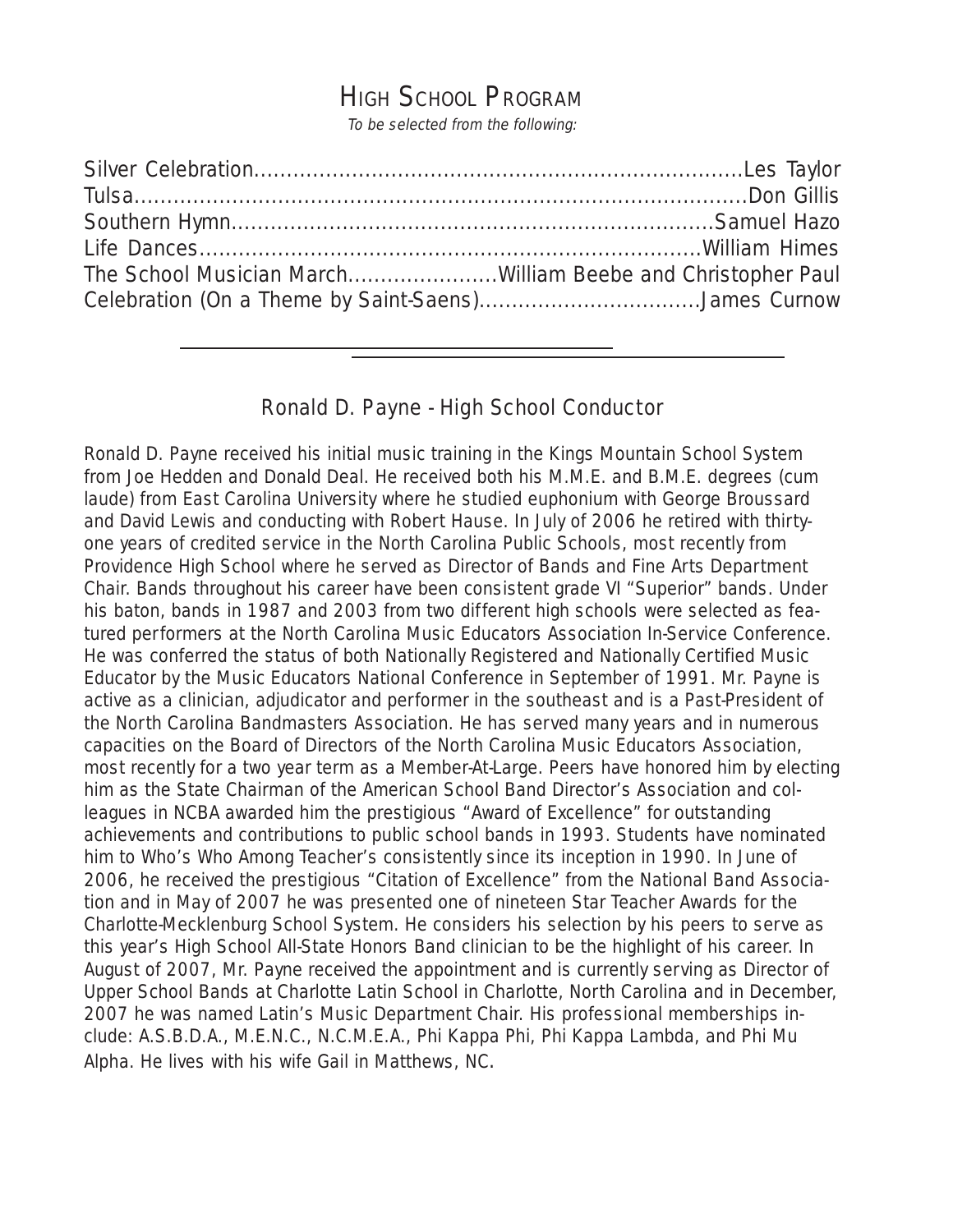# High School Band

## **Flute**

Sarah Sullivan, North Mecklenburg Grace Danello, Myers Park Cynthia Clarkson, West Forsyth Whitney Zhou, Early College at Guilford Rebecca Bell, R. J. Reynolds Anna Wirzba, Orange Shengmei Yin, Green Hope Lianna Mills, West Carteret Caroline Lowcher, Manteo Linda Harvey, North Lincoln

## Oboe

McLain Wilkinson, Forsyth Country Day Welby Byers, Myers Park

#### Bassoon

Ivy Ringel, Cedar Ridge Jeff Haake, Providence Day

## Clarinet

Sara Aratake, Chapel Hill Victoria Cheng, Panther Creek Charlton Holt, Knightdale Taylor Marino, Providence Emilie Chen, East Chapel Hill Mike Smith, Providence Day Sarah Stephens, Weddington Betsy Unger, Leesville Road Nocoa Spencer, South Caldwell William Su, Enloe Natalia Sanchez, Gaston Day Victoria Willingham, A. C. Reynolds Brian Beamon, West Johnston Angela Small, Charlotte Catholic Evan Sears, Independence Jessica Zander, East Davidson Alex Langevin, West Forsyth Elisabeth Moore, Brevard Emily Evans, Nash Central Julia Boyle, South Brunswick

# Bass Clarinet

Victoria Sloan, Independence JaShawna Wilkerson, Wakefield Ayla Kitting, Hoggard Sam Wanamaker, Village Christian

# Contra-Bass Clarinet

Nicole Knowlson, Apex

#### Alto Saxophone

Marela Versola, Panther Creek Robert Pope, Jr., Terry Sanford Will Lee, J. H. Rose Corinne Goudreault, Lake Norman

#### Tenor Saxophone

Dylan Ward, Hickory Ridge Steven Banks, West Forsyth

#### Baritone Saxophone

Gala Hewitt, Hibriten

# Trumpet

Bryan Kraak, Owen Cheri Ward, Lumberton Ryan Petersburg, Athens Drive Matthew Brunt, Wakefield Ed Gunther, West Brunswick Trestan Peck, Hendersonville Nic Pressley, South Point Erin Farmer, West Forsyth Troy O'Neal, Athens Drive Floyd Kornegay, Croatan McCall Erickson, West Johnston Thomas Payne, North Raleigh Christian

# F Horn

Elizabeth Gloege, Crest Chandler Spoon, R. J. Reynolds Kaitlyn Myers, Providence Kyle Vey, Millbrook Justin Beebe, Watauga Sara VanBuskirk, Asheville Stefan Wagner, North Raleigh Christian Mary Greene, West McDowell Jr. HS

# **Trombone**

Sean Blye, Cary Kyle Burns, Charlotte Catholic Scott Ashcraft, Hendersonville Nick Ciulla, Panther Creek Dillon O'Neal, West Brunswick Conner McCraw, Hendersonville Evan Ringel, Cedar Ridge David Angell, Ronald Reagan Will Dorsey, Nash Central

#### Euphonium

Brett Anderson, North Buncombe Grant Credle, Holly Springs Dewey Mullis, Ledford Austin Clark, Croatan

#### Tuba

Cameron Cobb, Panther Creek Timothy Sale, Swain David Nelson, A. C. Reynolds Bryan Gobey, Weddington Jacob Daniel, Union Pines Ted Tinker, Cape Fear

### String Bass

Dylan McKinney, TC Roberson

#### **Percussion**

Matt Paulson, TC Roberson Will McVay, West Forsyth Michael Hopkins, Enloe David Newton, Durham School of the Arts

# Mallet

Eli Helms, Ashley Kyle Decker, Hendersonville

#### Timpani

Brian Ho, Green Hope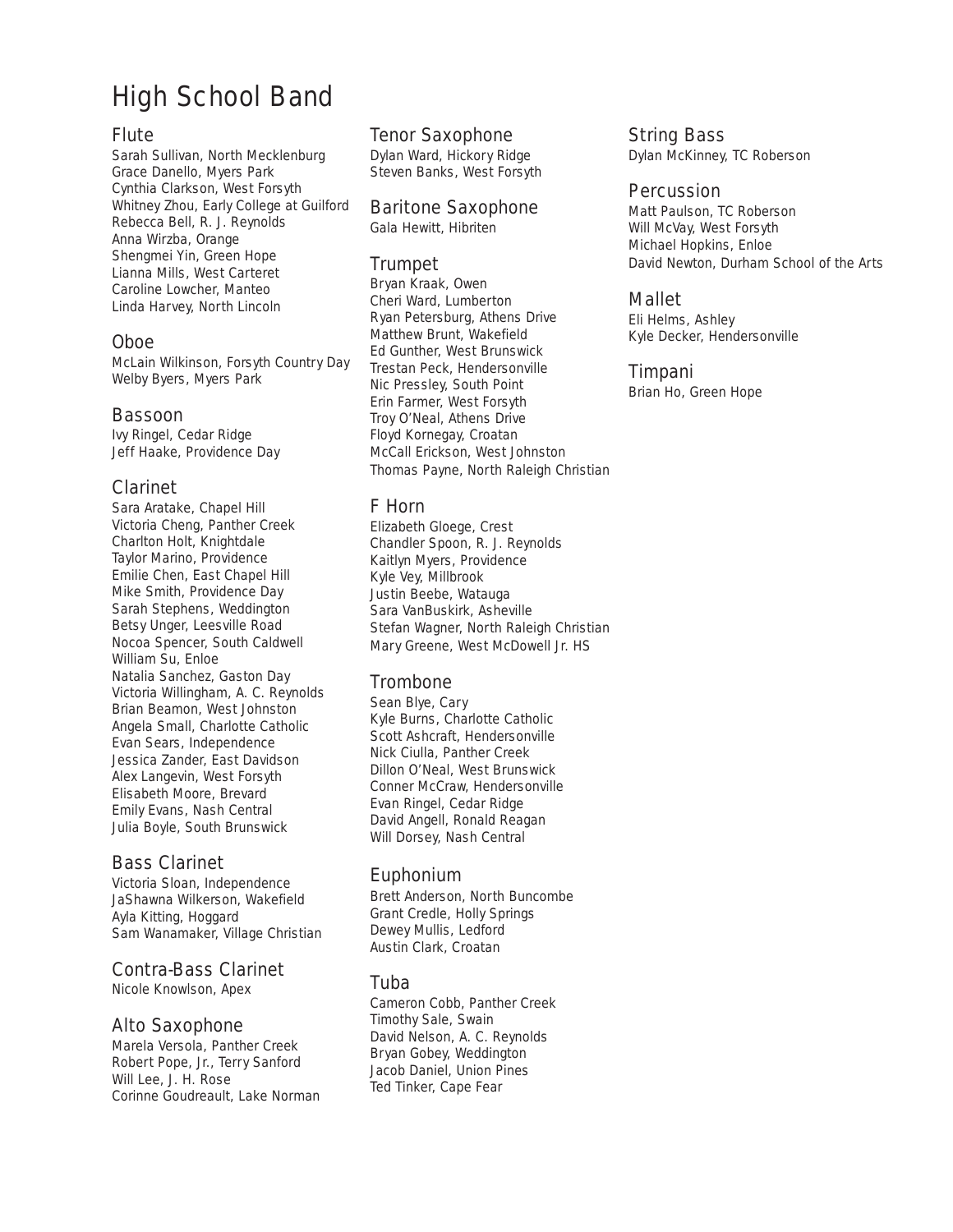# SENIOR HIGH SCHOOL PROGRAM

To be selected from the following:

# W. Dale Warren - Senior High Conductor

W. Dale Warren is Director of Concert Bands and Professor of Music in the University of Arkansas Department of Music. Professor Warren's primary responsibility is conducting the University of Arkansas Wind Symphony. Professor Warren also teaches Junior, Senior, and Graduate level Music Education Courses, and is responsible for the Undergraduate and Graduate Instrumental Conducting Program. Professor Warren is the former Director of the University of Arkansas Razorback Marching Band (1991-2000).

Born in Greenville, Kentucky, Professor Warren attended Muhlenberg Central High School where he played euphonium for Joe Allen. Professor Warren received his Bachelor of Music Education degree from Austin Peay State University in Clarksville, Tennessee. He received his Master of Music Education degree from the University of Kentucky. Professor Warren is a former conducting student of Edward A. Knob, John Larkin, George Mabrey, W. Harry Clark, Skip Gray, Dennis Johnson, John Paynter, John Whitwell, and Larry Rachleff. Professor Warren also served on the music department faculty as Associate Director of Bands at the University of Kentucky from (1986-1991).

Professor Warren has taught in the public schools of Bremen High School in Bremen, Kentucky (1980-1982) and at North Hardin High School in Radcliff, Kentucky (1982-1986). While at Bremen and North Hardin, Mr. Warren's bands received numerous awards and Division I ratings. Professor Warren has guest conducted All-District, All-Region, and All-State honor bands, as well as several university bands in 35 states. Professor Warren has completed a faculty residency with the Kasetsart University Wind Symphony in Bangkok, Thailand. The Thailand residency included conducting rehearsals, teaching master classes and guest conducting a full concert program of all American composers. Professor Warren is a computer clinician/designer for Advantage Showare Inc., and Arrangers' Publishing Company. He also serves as an adjudicator for Musicfest Orlando and Music for All/Bands of America. Professor Warren serves as chairman of the John Philip Sousa Foundation's Sudler Shield Award Committee, is a John Philip Sousa Foundation Board Member, and is a Past President of the Southeastern Conference Band Directors Association.

Since Professor Warren arrived at the University of Arkansas, the University of Arkansas Wind Symphony has made special guest appearances at the College Band Directors National Association Convention on five separate occasions and was invited to perform again at the 2008 Conference held at the Kansas City Conservatory of Music. In addition, the UA Wind Symphony performed at world famous Carnegie Hall in New York City in 2000. The UA Wind Symphony has also performed at the Arkansas Music Educators Convention All-State Conference on two occasions under Professor Warren's baton. The UA Wind Symphony is featured with composer David Holsinger on a compact disc entitled "Holsinger I" and is featured on several TRN Music Publishers demonstration recordings.

Professor Warren's affiliations include: National Band Association, Phi Beta Mu Bandmasters Fraternity, Music Educators National Conference, College Band Directors National Association, World Association of Symphonic Bands and Ensembles, Conductors Guild, Arkansas Bandmasters Association, Arkansas Music Educators Association, Arkansas School Band and Orchestra Association, Phi Mu Alpha Sinfonia, Kappa Kappa Psi, Tau Beta Sigma, and Pi Kappa Lambda.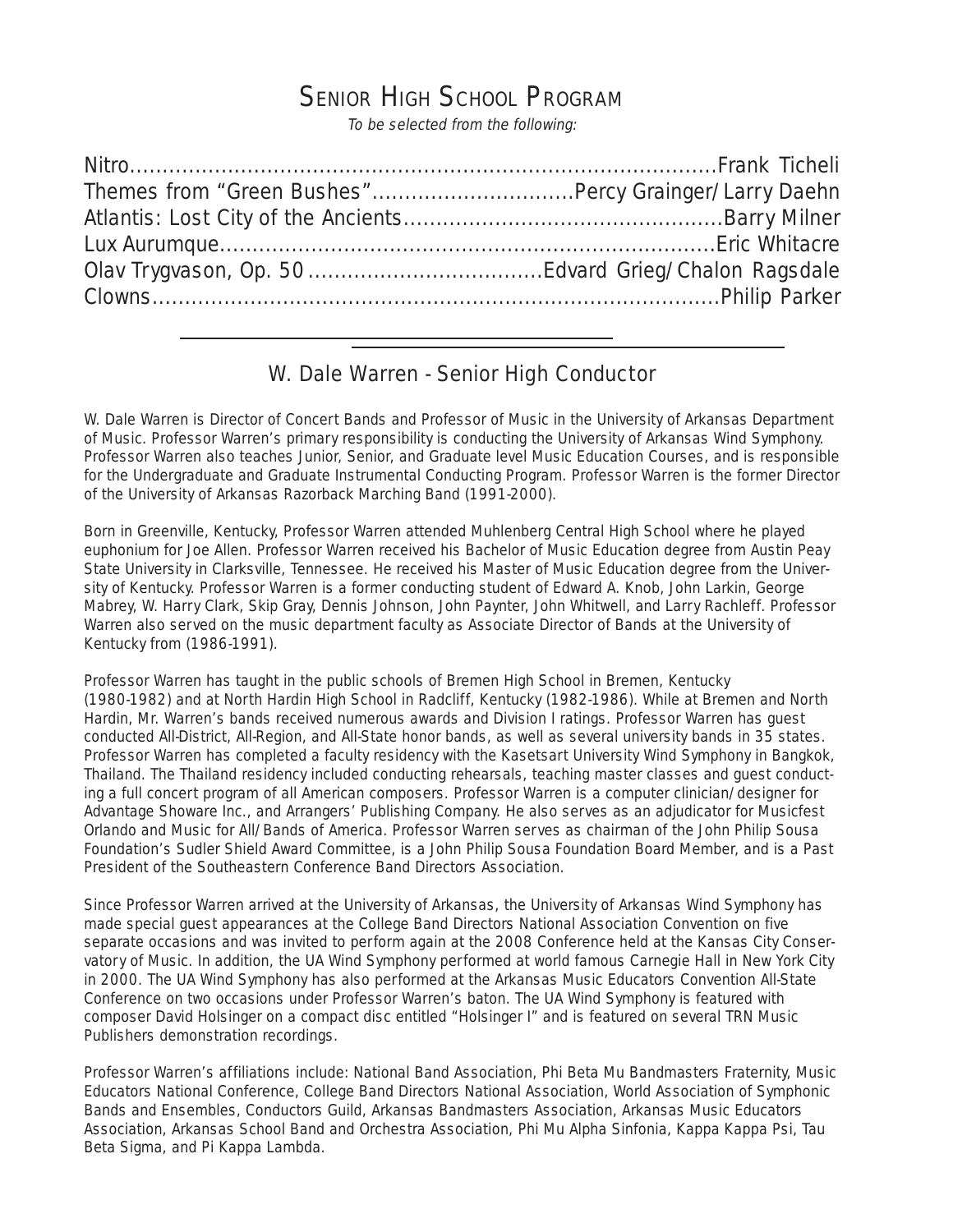# Senior High School Band

#### Flute

Caroline Beard, Asheville Audrey Chang, NCSSM Heeju Suh, Green Hope Jay Chakraborty, Charlotte Country Day James Kressner, Charlotte Catholic Connie Zhu, NCSSM Jackie Traish, Nash Central Shannon Taylor, Mount Tabor Cara Lewis, A.C. Reynolds Kate Warlick, Hibriten

#### Oboe

Nathan Honaker, St. David's Patrick Bryan, Charlotte Catholic

#### Bassoon

Sean Gallagher, Hickory Ridge Kevin Grainger, A. C. Reynolds

## Clarinet

Rashad Hayward, Leesville Road Daniel Mabry, North Buncombe Matt Viola, Cedar Ridge Diana Searle, Weddington Kelly Vittum, Clayton Theo Chandler, Cedar Ridge Kristen Sessions, East Davidson Daniel Martinec, Charlotte Catholic Hannah Austin, Brevard Charles Kuang, Myers Park Candice Seay, Cape Fear Daniel McLean, Northern Nash Brian Kang, Raleigh Charter Oran Dickens, Central Davidson Leanna Smith, West Columbus Laura Turkall, Ashley Beth Lang, Croatan Erin Mullen, Northside Hollly Lawler, South Granville Erinn Whiteside, Ashbrook

# Alto Clarinet

Brandon Combs, Watauga Vaughn Perveiler, Wake Forest-Rolesville

#### Bass Clarinet

Lap-Woon Keung, West Forsyth Amanda Whitlock, Brevard Jeff Eckert, NCSSM Joy Simpson, New Bern

### Contra-Bass Clarinet

Angela Yu, East Chapel Hill

#### Alto Saxophone

Adam Dunn, Holly Springs Mary Barrett, A.C. Reynolds Scott Cory, Central Davidson Brian Johnston, Holly Springs

#### Tenor Saxophone

Ben Still, Athens Drive Christopher Knuckles, J.H. Rose

## Baritone Saxophone

Travis Burrows, Providence

#### Trumpet

John Parker, SW Guilford Benny Pullara, Polk County Kevin Mills, North Buncombe Jonathan Hammond. Wakefield Jacob LaGrone, South Mecklenburg Nozomi Imamura, Charlotte Country Day Danny Blye, Cary Brett Coates, West Johnston Jake Waldrop, East Henderson Dylan Castora, Garner Magnet Jonathan Bass, North Davidson Greg Carpenter, Mount Tabor

# F Horn

Alex Williams, Cape Fear Caleb Harris, Cape Fear Haley Smith, Asheville Graham Sledge, Mooresville Lauren Gaillard, E.A. Laney Dominic Brancazio, East Chapel Hill Adam Greifinger, Wake Forest-Rolesville Cyrus Henson. Hibriten

# Trombone

Robert Parker, SW Guilford Austin Blake, Antioch Christian Dalton Harris, Cary Eric Langlois, A.C. Reynolds Khris Smalling, Northern Nash Nate Mould, Northern Nash Joshua Sydes, Southwest Onslow Justin Palko, Mount Pleasant Cody Currin, Triton

#### Euphonium

Jackson Rollins, Nash Central Austin Reep, North Lincoln Todd Ellis, Green Hope Garrett Reed, Lake Norman

#### Tuba

Ryan McKinney, Weddington Ian Poole, East Henderson Joshua Harris, Cape Fear Elliot Malpass, E.A. Laney Wesley Richardson, Ledford Tim Singh, Porter Ridge

# String Bass

Alex Mills, T.C. Roberson

#### **Percussion**

Sherrord Hollingsworth, Scotland Taylor Poole, West Johnston Michael Zerby, West Craven Ahmed Amer, East Davidson Alex Branson, Central Davidson

#### Mallet

Charlie Kimball, South Point Heather Johnson, Apex

#### Timpani

Jordan Taylor, Avery